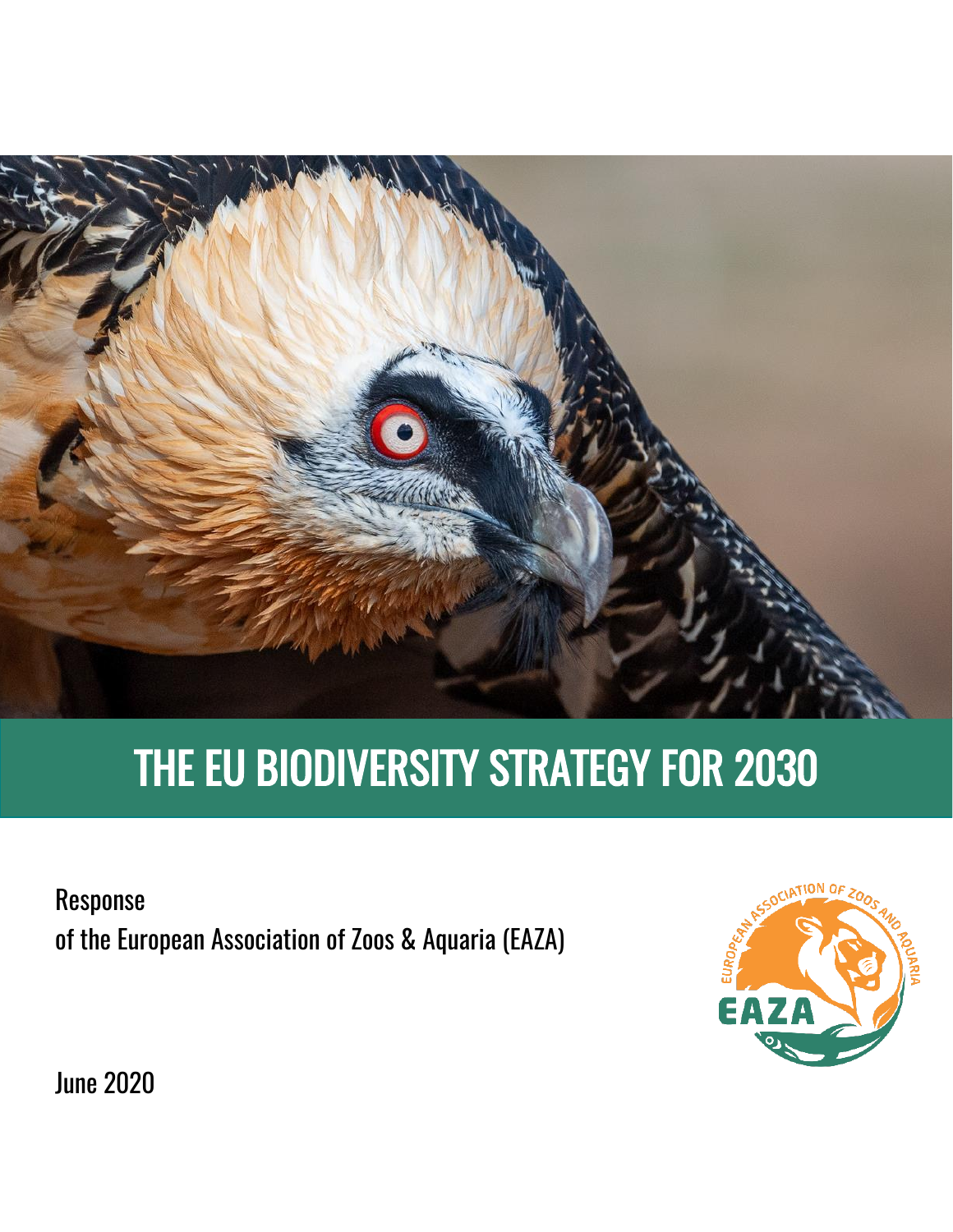

#### **© European Association of Zoos and Aquaria (EAZA)**

**Chair:** Thomas Kauffels, Director, Opel-Zoo, Germany **Executive Director**: Myfanwy Griffith, [myfanwy.griffith@eaza.net](mailto:myfanwy.griffith@eaza.net)

#### Editors:

**Director of Conservation and Population Management:** Danny de Man, [danny.de.man@eaza.net](mailto:danny.de.man@eaza.net) **EU Policy Manager** (Brussels): Tomasz Rusek, [tomasz.rusek@eaza.net](mailto:tomasz.rusek@eaza.net)

c/o Artis Royal Zoo Phone: +31 20 520 0750 PO Box 20164 Email: [info@eaza.net](mailto:info@eaza.net) 1000 HD Amsterdam Website: [www.eaza.net](http://www.eaza.net/) The Netherlands EU Transparency Register: 058910411877-30

**Cover page:** Among the 400 EAZA Ex Situ Programmes (EEP), the EEP for the bearded vulture (*Gypaetus barbatus*), a species listed in Annex I of the EU Birds Directive, is one of the iconic examples of EAZA's conservation partnerships. Managed by the Vulture Conservation Foundation, the EEP brings together a network of zoos and breeding centres. It plays a vital role in restoring the bearded vulture in its natural range in Europe, in addition to providing skills, knowledge and funds and engaging local communities in the protection of this species and its habitat.

**Photo:** [© Hansruedi Weyrich](http://www.weyrichfoto.ch/)

EAZA is supported in this work by the European Union LIFE NGO funding programme. The European Union is not responsible for the views displayed in publications and/or in conjunction with the activities for which the grant is used.

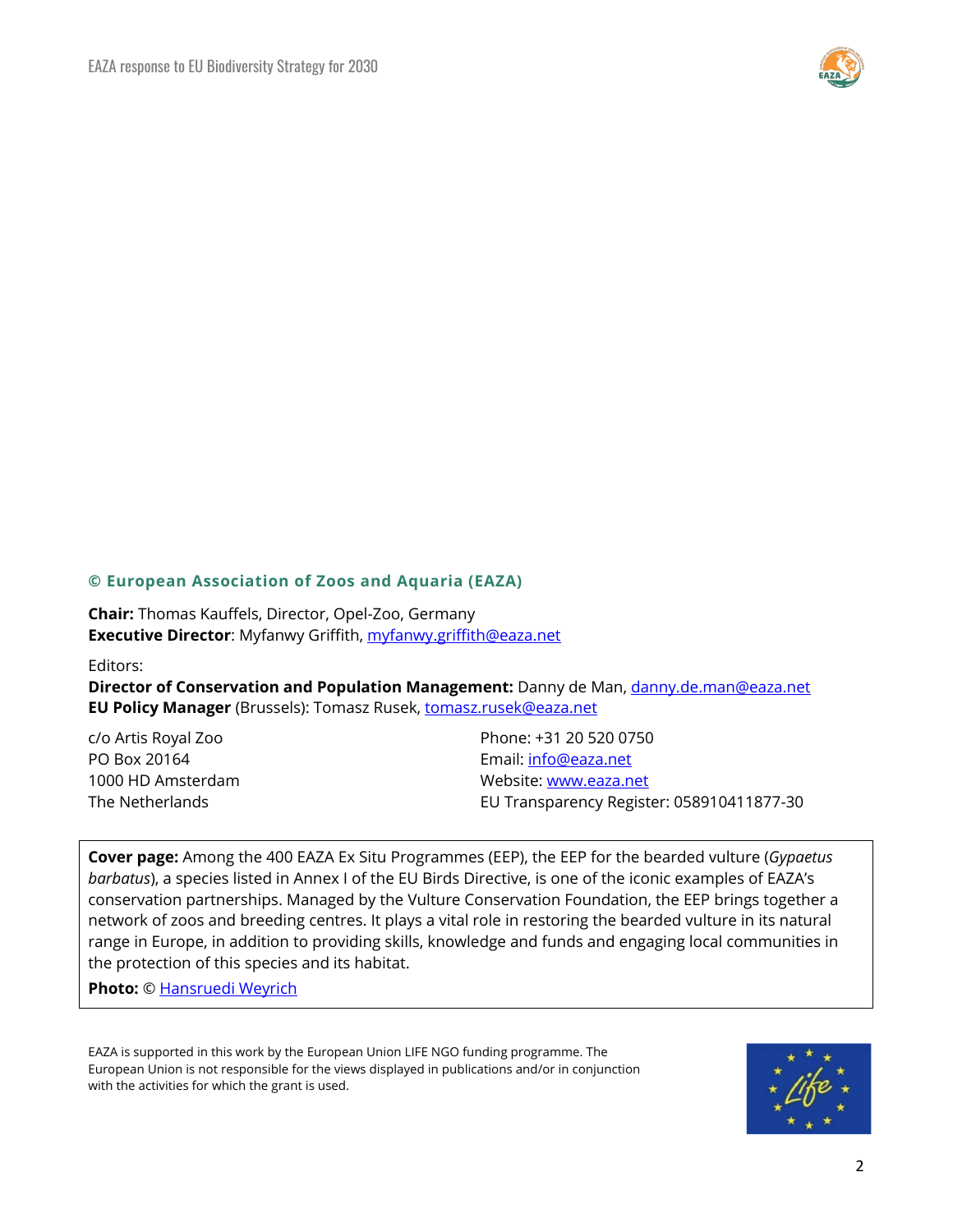

# The EU Biodiversity Strategy for 2030: Response of EAZA

Position Statement approved by EAZA Council. June 2020

**EAZA welcomes the European Commission's proposal for the EU Biodiversity Strategy for 2030. We call on the Member States and the European Parliament to endorse the Strategy and lead the world by example towards a robust global biodiversity framework.**

**The EAZA community of over 400 Member institutions in 48 countries, including in 25 EU Member States, stands ready to contribute to the success of the Strategy and its objectives.**

In this document, we present our **response** to the points of the Strategy that are most relevant to the mission of progressive zoos and aquariums in conservation, education and research. Secondly, we make several **recommendations** to complement the Strategy and highlight aspects that, we believe, deserve further emphasis along the road to the post-2020 Global Biodiversity Framework. Thirdly, we outline areas of the Strategy in which the EAZA community has particular **expertise** to offer to the EU, its Member States and other partners.

### **We would like to make the following points in response to the proposal:**

- **1. [Deliver on the ambition,](#page-2-0)**
- **2. [Make full use of the potential of progressive zoos and aquariums,](#page-3-0)**
- **3. [Emphasise species conservation,](#page-6-0)**
- **4. Apply an integrated [One Plan Approach to conservation,](#page-8-0)**
- <span id="page-2-0"></span>**5. [Ensure that biodiversity is only used sustainably and legally.](#page-10-0)**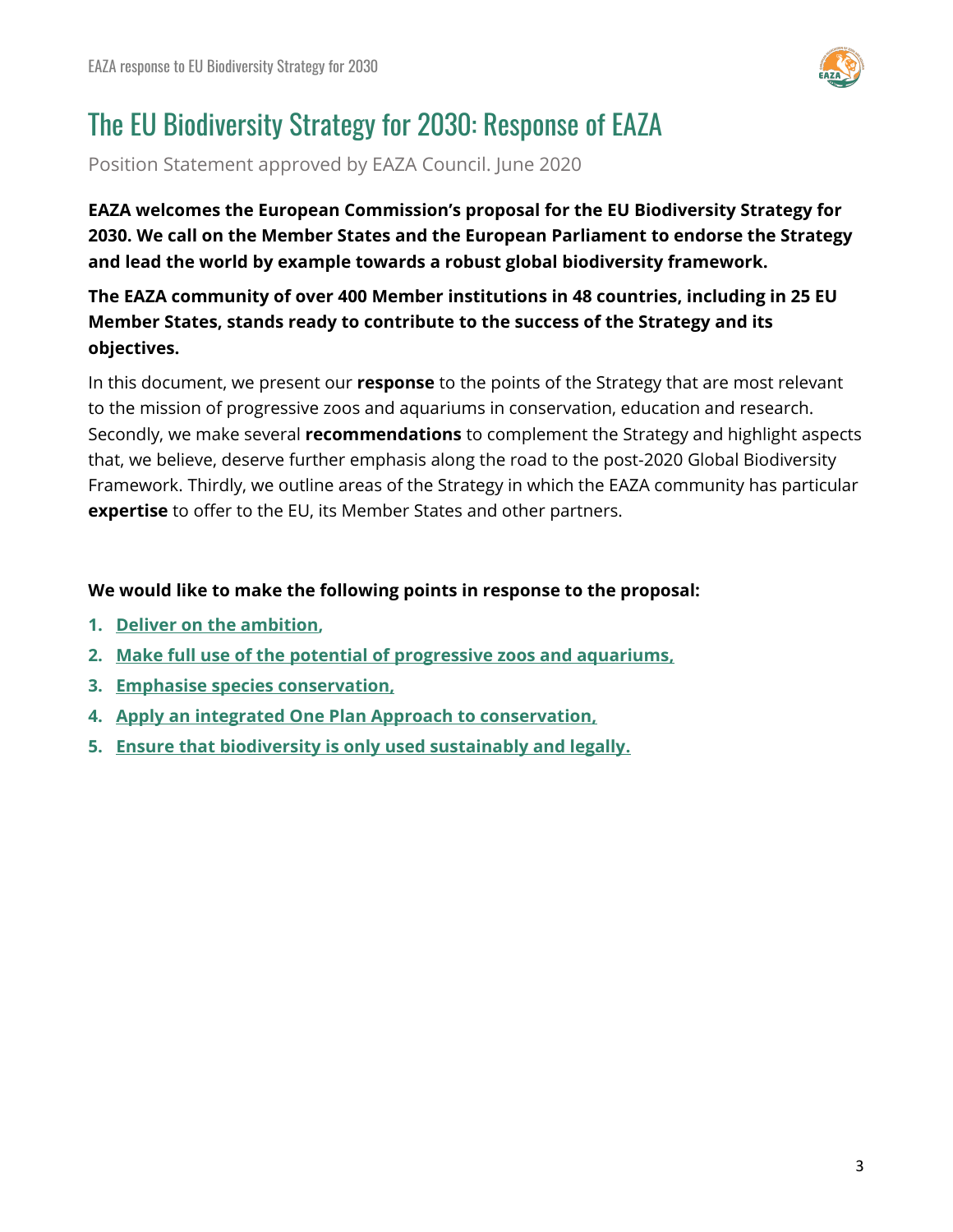

## 1. DELIVER ON THE AMBITION

**The UN Decade on Biodiversity, which the EU Biodiversity Strategy for 2020 has been part of, has largely failed to ensure "that by 2020 ecosystems are resilient and continue to provide essential services, thereby securing the planet's variety of life, and contributing to human well-being and poverty eradication<sup>1</sup> ".**

Instead, IPBES $2$  has alarmed us that halting the decline of nature is only possible with fundamental economic, social, political and technological changes. Just months after this Global Assessment, the SARS-CoV-2 pandemic starkly reminded us that besides triggering a climate crisis and a biodiversity crisis, our unbalanced relationship with nature has also led to a human health crisis.

We applaud the Commission for positioning the Biodiversity Strategy – the EU's response to the biodiversity crisis – as a central element of the EU Green Deal. We **call on the EU Member States and their partner countries to turn the ambition of the Strategy into action.**  Delivering on the Strategy and the EU Green Deal is as essential for securing the ecosystem services that we, as humans, depend on, as it is for protecting **nature's intrinsic value.**

We **support the Strategy's nature protection and restoration** goals and their potential to improve the condition of Europe's ecosystems. We hope that the proposed **governance framework** will help overcome earlier implementation obstacles and will broadly **mobilize resources** and stakeholders to deliver a truly transformative change.

With the Strategy serving as a blueprint, we count on the **EU's firm leadership towards a global post-2020 biodiversity framework** based on **ambitious, measurable** and **implementable goals and targets.**

### <span id="page-3-0"></span>2. MAKE FULL USE OF THE POTENTIAL OF PROGRESSIVE ZOOS AND AQUARIUMS

### **2.1. We welcome the Strategy's reference to zoos and aquariums as partners in raising public awareness about biodiversity.**

Influencing people's attitudes, emotions, knowledge and behaviours about nature through **conservation education** is a key role of progressive zoos and aquariums. EAZA has therefore proudly joined the EU-led [Global Biodiversity Coalition](https://www.eaza.net/assets/Uploads/EAZA-Documents-Other/EC-pledge.pdf) referenced in the Strategy, which aims to intensify the awareness-raising efforts all over the world. After all, "we will conserve only what we love, we will love only what we understand, and we will understand only what we are taught<sup>3</sup>".

Across the EAZA Membership, teams of professional educators use a variety of **formal and informal education** methods to teach and inspire children and adults from all socioeconomic backgrounds. Together, we also manage the education components of the **EAZA**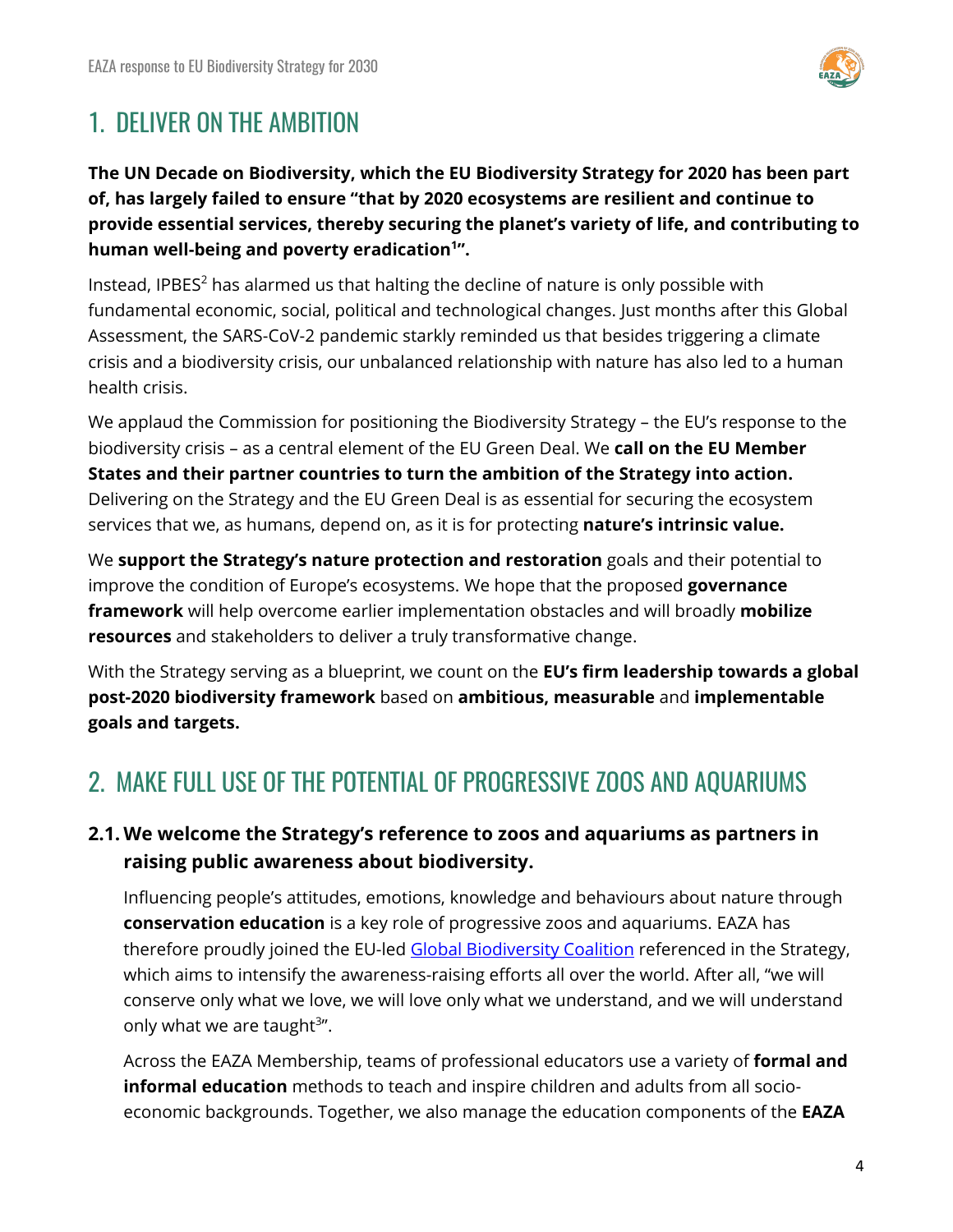

**Ex Situ Programmes** (EEP) and EAZA [conservation campaigns.](https://www.eaza.net/conservation/campaigns/) We join external **partnerships**, such as the EU Pollinators Initiative. In addition to the 140 million visits they host every year, our Members also reach a wider audience via online tools and social media.

The **drivers of biodiversity loss** – from changes in land and sea use, direct exploitation of nature, climate change, to pollution and invasive alien species – will remain our priority topics in education. We stay committed to inspiring our communities to **bring nature back into their lives** as called for in the Strategy.

At the same time, EAZA and its Members strive to lead by example by **reducing the environmental footprint** of our operations, which is a focal area of the upcoming EAZA Strategy to 2025.

### **2.2. We underline that progressive zoos and aquariums do more than raising awareness.**

Besides raising public awareness and ensuring proper care for the animals, the **EU Zoos Directive**<sup>4</sup> requires zoos and aquariums to **contribute to the conservation** of wild animal species inside and outside their natural range (*in situ* and *ex situ*) through population management and conservation breeding, reintroductions, scientific research or training.

**All these roles are intrinsically at the heart of EAZA,** and our Members go above and beyond the requirements of the Zoos Directive. Their contributions to conservation range from donating funds and staff time for field work (EAZA is part of the global professional zoo and aquarium community which ranks as the third biggest donor of conservation funds<sup>5</sup>) to capacity building, advocacy etc. Member staff also volunteer their specialist knowledge to support other conservation organisations, like e.g. by contributing to assessing the status of species as part of the IUCN Red Listing process.

Joint **population management programmes** (EAZA Ex Situ Programmes, EEP) lie at the core of EAZA's work since its inception. The EEPs benefit more than 400 species by serving as insurance, building knowledge and enabling transfer of skills, and strengthening populations in the natural ranges of the species.

From the past decade, the forest reindeer (*Rangifer tarandus fennicus*), the European mink (*Mustela lutreola*), the waldrapp ibis (*Geronticus eremita*), the bearded vulture (*Gypaetus barbatus*) and the Montseny brook newt (*Calotriton arnoldi*) are just a few examples of species whose wild populations in Europe have been boosted with EEP animals as part of broader international programmes, many of which benefit from EU LIFE funding.

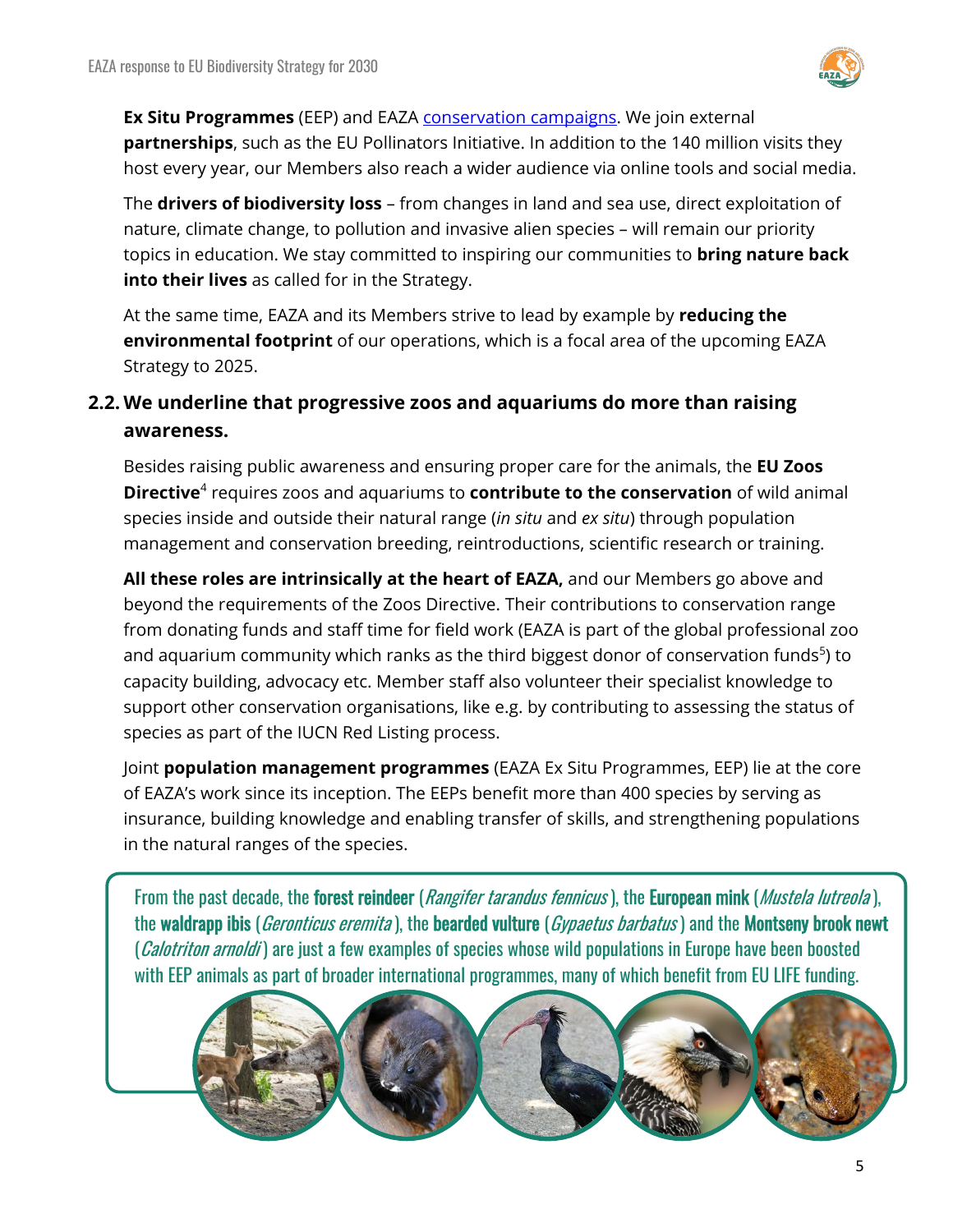

Moreover, our Members are active in **research** partnerships. Over the last decade, the research output of EAZA Members has increased by more than a threefold<sup>6</sup>. EAZA is also committed to raising conservation **skills** – both internally (e.g. through its **EU-funded professional zookeeper training framework**) and externally with our various conservation partners worldwide.

### **2.3. We encourage EU Member States to fully implement the EU Zoos Directive.**

In its recent evaluation, the EU concluded that the **Directive remains fit for purpose but must be better implemented by the Member States.** Membership in EAZA as well as in national zoo associations (13 of which are also affiliated in EAZA) was highlighted as a positive factor that helps zoos and aquariums **meet and exceed the requirements** set out in the Directive.

While we appreciate this recognition, we remind the Member States that **better implementation** of the Zoos Directive can enable them to raise even further the contribution of their zoos and aquariums to saving biodiversity both in Europe and globally.

We encourage Member States to take part in the Commission-led three-year process aimed at sharing best practices in implementation, and to use the **EU Zoos Directive Good Practices** [Document](https://ec.europa.eu/environment/nature/legislation/zoos/index_en.htm) which provides guidance for each of the Directive's objectives and which is now available in eight languages.

### **2.4. We call for better alignment of zoo licensing with other environmental laws.**

Maximizing zoos' and aquariums' contribution to conservation action plans and strategies requires aligning of the official zoo licensing with other elements of the environmental legislation.

Specifically, we call for alignment between the Zoos Directive's objective of *ex situ* conservation and the rules regarding **invasive species**, laid down in the **EU Invasive Alien Species Regulation**.

Whilst we believe that the IAS Regulation offers a necessary tool for protecting native biodiversity from IAS (as underlined in our 2017 [Position Statement](https://www.eaza.net/assets/Uploads/Position-statements/EAZA-Position-Statement-IAS-Regulation-2017-09-FINAL.pdf)<sup>7</sup>), we reiterate that certain species listed as invasive in the EU may be declining in their natural range. In consequence, they may require *ex situ* **conservation**, e.g. in the EAZA Ex Situ Programmes, which is only possible with country-level **exemptions.**

We applaud the aim of the Strategy to reduce by 50% the number of Red List species threatened by invasive alien species. We believe, however, that achieving this ambitious goal will require significant focus on the **eradication** of invasive species from European habitats, in addition to the prevention measures. EAZA Members take an active part in the eradication of IAS, with the bullfrog in France being one of the recent examples.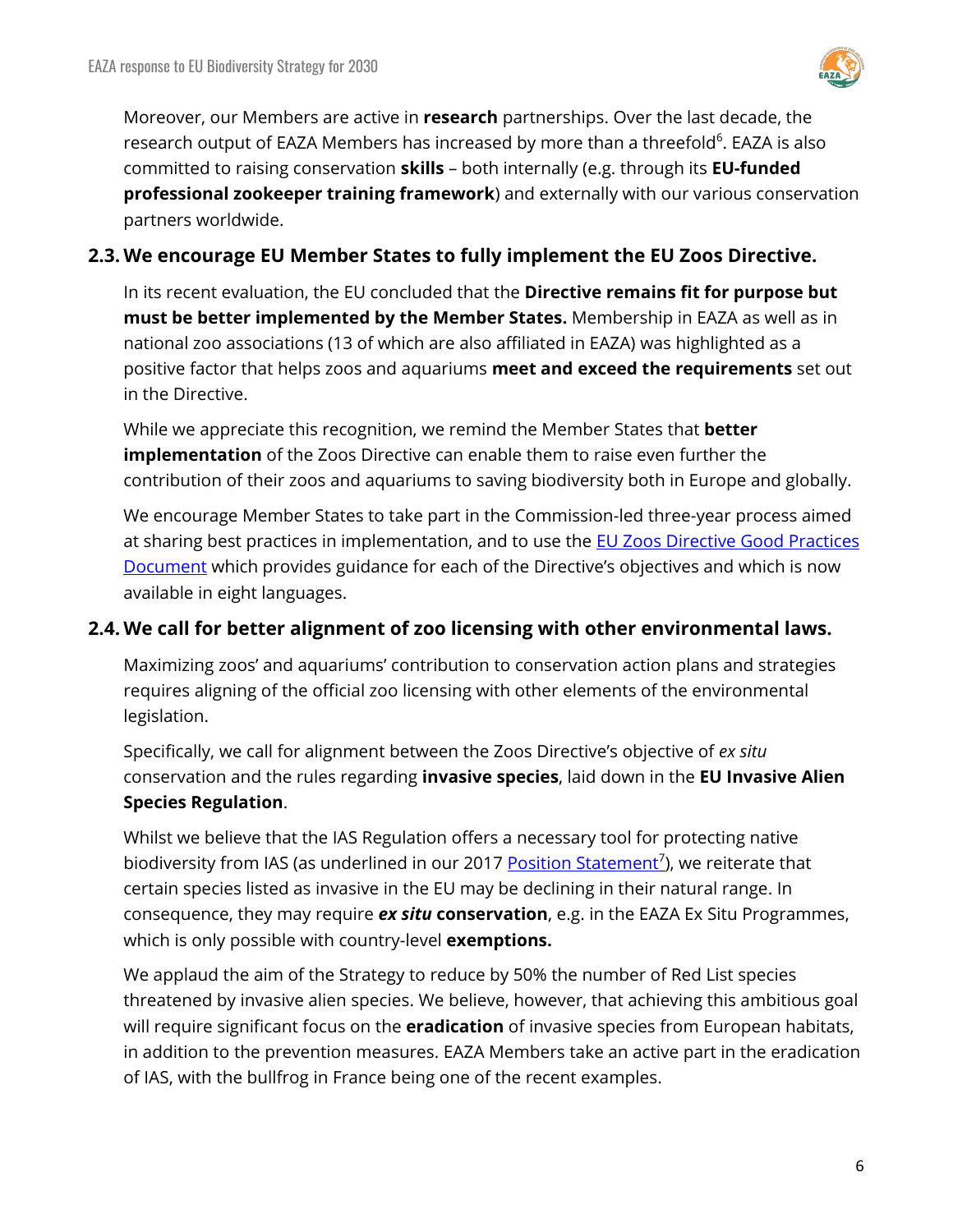

### **2.5. We encourage local authorities to consider zoos in greening initiatives.**

Over 72% of EAZA zoos and aquariums are situated in **cities of more than 20,000 inhabitants**; many others lie adjacent to cities. Many contain valuable pockets and corridors of **undisturbed wilderness**, providing refuge to native species of flora and fauna in an urbanised environment.

We welcome the call for ambitious **Urban Greening Plans** and encourage the municipal authorities to consider the green and blue spaces in zoos and aquariums in this planning.

### <span id="page-6-0"></span>3. EMPHASISE SPECIES CONSERVATION

**Species loss at current rates will eliminate the vital ecological and societal roles that the species fulfil**, as concluded in the IPBES Global Assessment and in the **Abu Dhabi Call for Global Species Conservation Action**<sup>8</sup> of which EAZA and many of our Members are signatories. We have been advocating for a biodiversity policy that specifically includes **species conservation targets** to complement the no less important habitat- and ecosystem-focused goals.

Despite the ambitions of the EU Biodiversity Strategy for 2020 to improve the conservation status of animal and plant species **in Europe**, many of these species still face the threat of extinction. Also **abroad,** where the EU has been donating crucial funds for biodiversity conservation, some of the EU's policies and trade patterns still continue to leave a negative footprint on ecosystems and species therein.

**We commend the Commission for addressing these challenges comprehensively in the Strategy for 2030.** We strongly recommend that the overarching goal of 'putting biodiversity on the path to recovery by 2030' includes robust species conservation action. This is particularly important for species with small and/or fragmented populations, as they may be unable to recover even when the primary threats to their survival diminish. Extracting them from the extinction vortex caused by vulnerability to genetic and demographic factors may require intensive care.

### **Therefore, for the implementation of the EU Strategy and for the road to CBD CoP15, we:**

### **3.1. Call on the EU, its Member States and other CBD Parties to establish:**

- robust emergency measures to **halt the decline of species by 2030** and prevent humandriven extinctions by tackling the key threats;
- integrated measures to **ensure recovery of all threatened species by 2050**;
- clear and ambitious **targets on species conservation**, supported by an effective work programme to meet the targets;
- legal and **institutional frameworks** for species conservation that are transparent and accountable.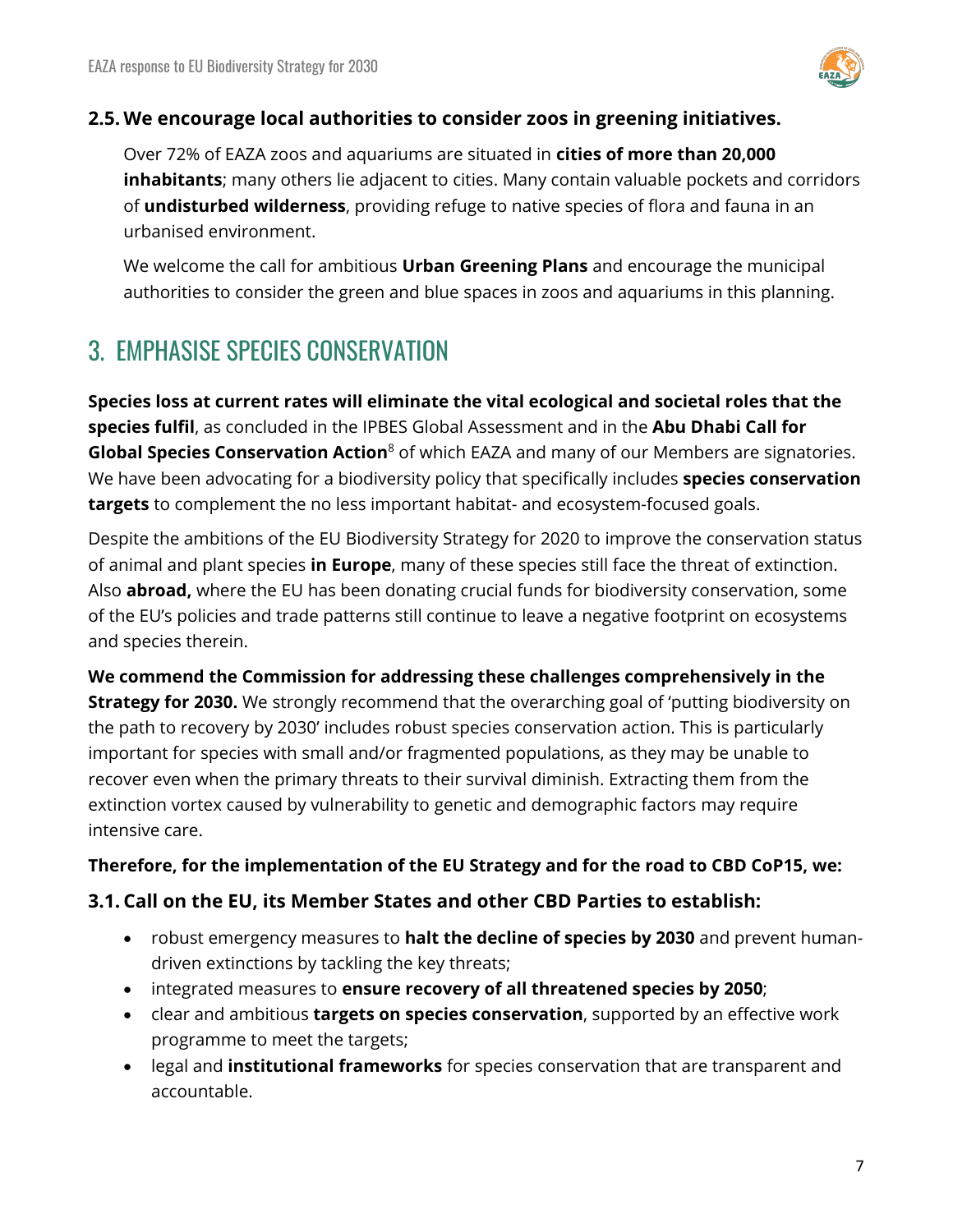

With over 30 years of working in partnership with others to develop and implement effective frameworks for integrated conservation, EAZA stands ready to share our expertise in contribution to these objectives.

### **3.2. Call for a strong target on genetic diversity of wild species.**

**Genetic diversity** is a crucial factor in the long-term survival of species as well as in the resilience of entire ecosystems and the provision of ecosystem services. Loss of genetic variation is one of the major threats to population persistence<sup>9</sup>. Therefore, measuring and safeguarding genetic diversity should be a key element of the conservation, restoration and management of nature.

Yet, the current global biodiversity framework has failed to address the genetic diversity of all species: its Aichi Target 13 only refers to the genetic diversity of crops and domesticated animals. Similarly, the EU Biodiversity Strategy for 2020 only considers agricultural genetic diversity.

The EU Strategy for 2030 broadens this focus by recognizing the importance of **preventing genetic isolation** in wild species by designating **ecological corridors** within the Trans-European Nature Networks. While certainly a step in the right direction, this still falls short of introducing a **strong target for measuring, maintaining and, where possible, improving genetic diversity** in wild species.

**We count on the EU's leadership in including such a much-needed target in the global post-2020 framework.** 

On our end, EAZA remains committed to contribute to **maintaining genetic variation of wild populations**. One of the common goals of our *ex situ* activities is to improve the demographic and genetic viability of our zoo and aquarium populations which can consequently support wild populations by translocating individuals from the EAZA Ex Situ Programmes (EEP) where needed and by sharing our experts' knowledge in this area. This is one of the key contributions of *ex situ* management for conservation, recognized by the IUCN. The professional zoo and aquarium community contributes significantly to progressing small population management science and developing tools used for managing animal population both *in situ* and *ex situ* (e.g. VORTEX and PMx under the [Species](https://scti.tools/)  [Conservation Toolkit](https://scti.tools/) Initiative – SCTI of which EAZA is a partner). See more in section 4.

### **3.3. Recommend that the EU's National Biodiversity Strategies and Action Plans (NBSAPs):**

- emphasise the need for the **scaling up** of species conservation planning;
- take account of **species potentially being unable to** recover on their own when only the primary drivers of decline are being addressed, and possibly needing 'intensive care' at the level of populations or individuals to extract them from an extinction vortex driven by stochastic (genetic and/or demographic) threats;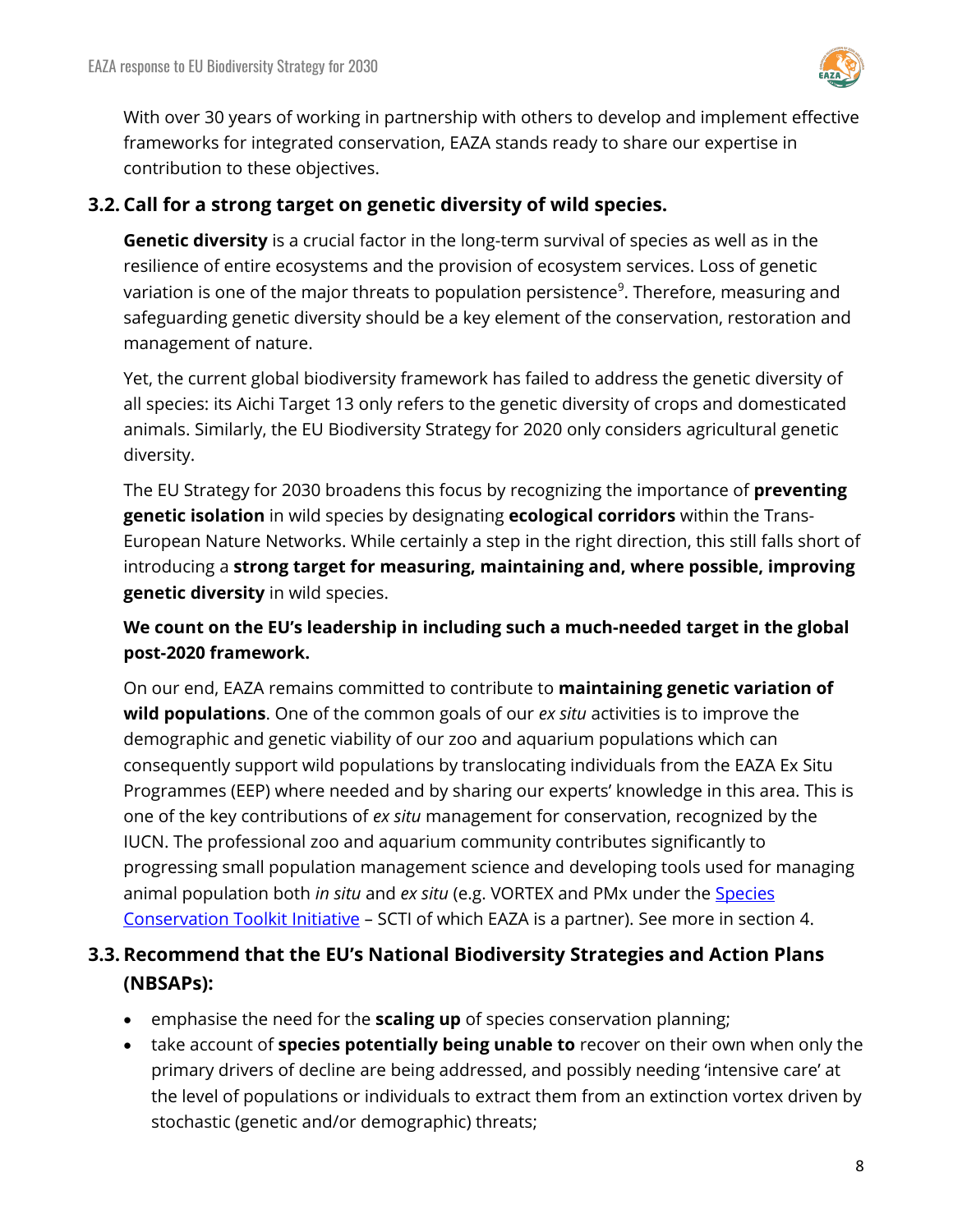

- ensure that EU-wide species conservation action plans for **species** at risk of extinction are in place;
- encourage cooperation with partners to **pool all available expertise** and tools to develop these plans;
- provide measures that allow the plans to be **acted upon** in an integrated and effective manner.

We welcome the Strategy's call for stronger implementation, monitoring and review of the National Biodiversity Strategies and Action Plans (NBSAP) of parties to CBD as a way of ensuring that these national commitments together enable the accomplishment of the post-2020 targets. We strongly recommend that **the NBSAPs take into account species conservation plans and strategies** already developed or to be developed during the period**,** such as those facilitated by the IUCN SSC Conservation Planning Specialist Group (CPSG).

The Iberian lynx (*Lynx pardinus*) is one of the iconic examples of species that have greatly benefited from such facilitation. In a project of the Spanish government, CPSG brought together all the stakeholders, including EAZA zoos, to develop a robust long-term conservation strategy that has already led to a threefold increase of the population size. This has allowed the species to be down-listed from Critically Endangered to Endangered<sup>10</sup>.

### <span id="page-8-0"></span>4. APPLY AN INTEGRATED ONE PLAN APPROACH TO CONSERVATION

**Complementing section 3 above, we would like to stress that protecting wild species of fauna and flora is most effective when multi-disciplinary expert teams consider not one conservation strategy but a portfolio of strategies** that are implemented simultaneously, proactively and early, i.e. before the species is reduced to a very small number of individuals $^{11}$ .

The 73 species Extinct in the Wild and the 6,127 species classified as Critically Endangered in the IUCN Red List of Threatened Species owe this status in part to human failure to intervene on time.

The European bison, the Polynesian partula snail or the Arabian oryx are just a few of the many examples of animal species saved from near extinction – with important input from direct ex situ action based at zoos. Amphibians are another taxon where such collaboration has been vital, with EAZA being part of the global amphibian conservation movement.

While the ex situ community (professional zoos, aquariums, botanic gardens and other predominantly ex situ actors) is a valuable source of species management expertise, its potential is **often overlooked** in the planning and implementation of species conservation, *in situ* or *ex situ*. In addition, *ex situ* management offers a valuable and diverse set of tools within the larger conservation toolkit.

All too often, it is applied at the last minute when all other strategies have failed. Such last-ditch attempts are not only less effective: sometimes they simply come too late to save a species.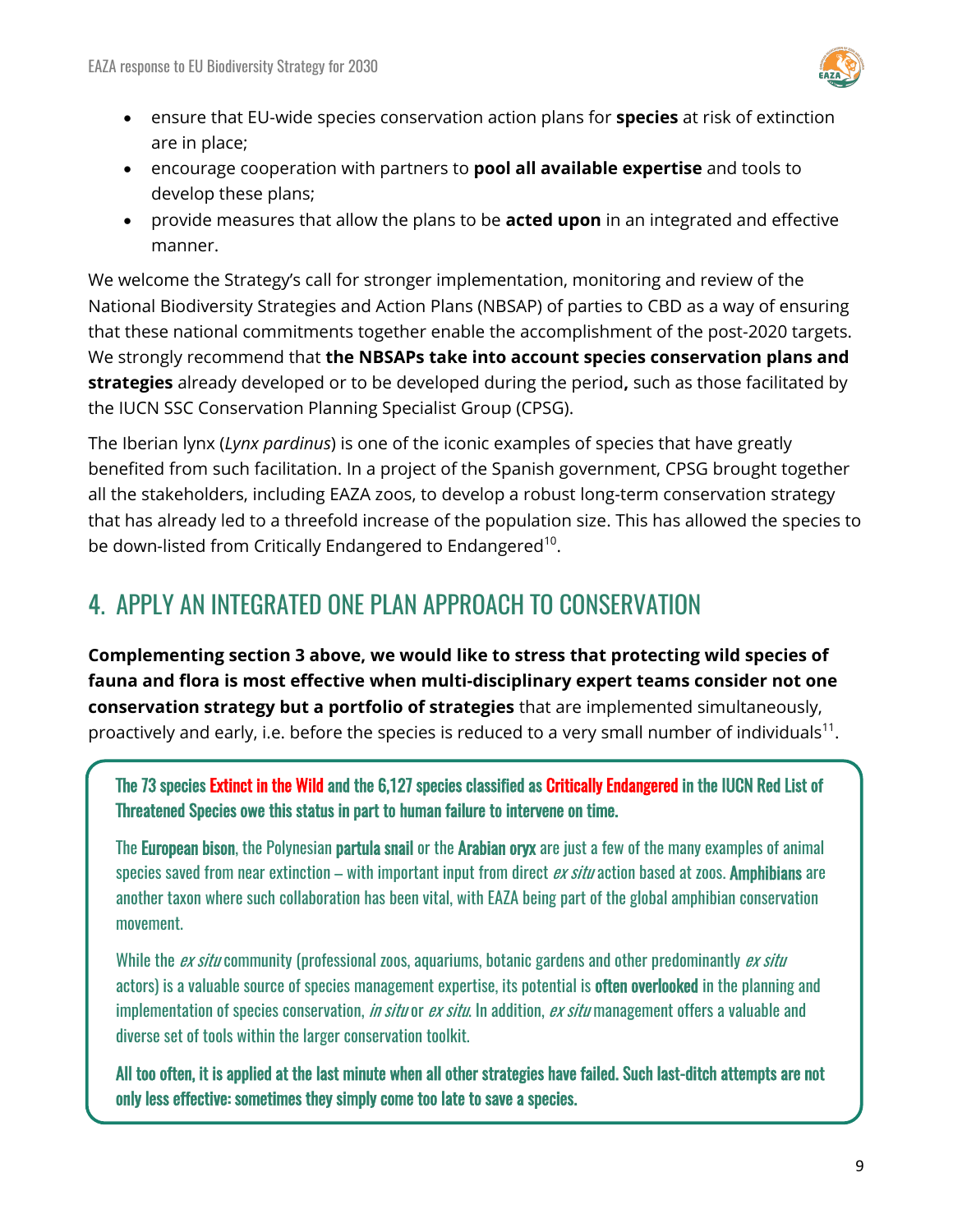



### **4.1. Call on all Parties to CBD to fully implement Art. 9 of the Convention.**

Article 9 requires Parties to adopt measures for *ex situ* conservation as far as possible and as appropriate, complementing *in situ* measures<sup>12</sup>. We call on Parties to CBD to use all available conservation tools effectively **and plan** *in situ* **and** *ex situ* **conservation interventions** in an integrated and timely manner.

### **4.2. Recommend applying the One Plan Approach.**

Adopted by the IUCN, the One Plan Approach<sup>13</sup> promotes joint development of management strategies and conservation actions for all populations of a species by all responsible parties to produce a single, comprehensive conservation plan for that species.

One Plan Approach is being broadly adopted in the zoo community: it is the guiding framework for the World Zoo and Aquarium Conservation Strategy<sup>14</sup> as well as for EAZA's joint population management $^{15}$ .

We also encourage a much broader use and promotion of **IUCN's Guidelines on the Use of**  *Ex Situ* **Management for Species Conservation**<sup>16</sup> which provide practical guidance on evaluating the suitability and requirements of an *ex situ* component for achieving species conservation objectives.

We call for recognition of the **full range of available** *ex situ* **conservation roles** as defined in the guidelines including the potential of molecular tools and **biobanking** in conservation. Additionally, we call for better coordination on, and recommend the development of, **global strategies for biobanking for fauna**.

[The EAZA Biobank](https://www.eaza.net/conservation/research/eaza-biobank/) provides genetic support to population management and conservation research. Samples of genetic material are stored in four hubs: Antwerp Zoo, Royal Zoological Society of Scotland (RZSS) Edinburgh Zoo, Institute for Zoo and Wildlife Research (IZW) in Berlin and Copenhagen Zoo.

Samples contribute to maintaining and improving genetic diversity of species in order to safeguard their long term survival and can also be shared with authorities to combat illegal wildlife trade, e.g. to support reference databases of threatened species (as is the case for tigers with **TigrisID**).



### **4.3. Call on the EU and its Member States to build and promote a holistic approach to conservation.**

We call for an approach that will tackle all threats in a balanced way and that will enable input from and participation of all relevant disciplines and sectors. From our perspective, the following elements should not be omitted in such an approach: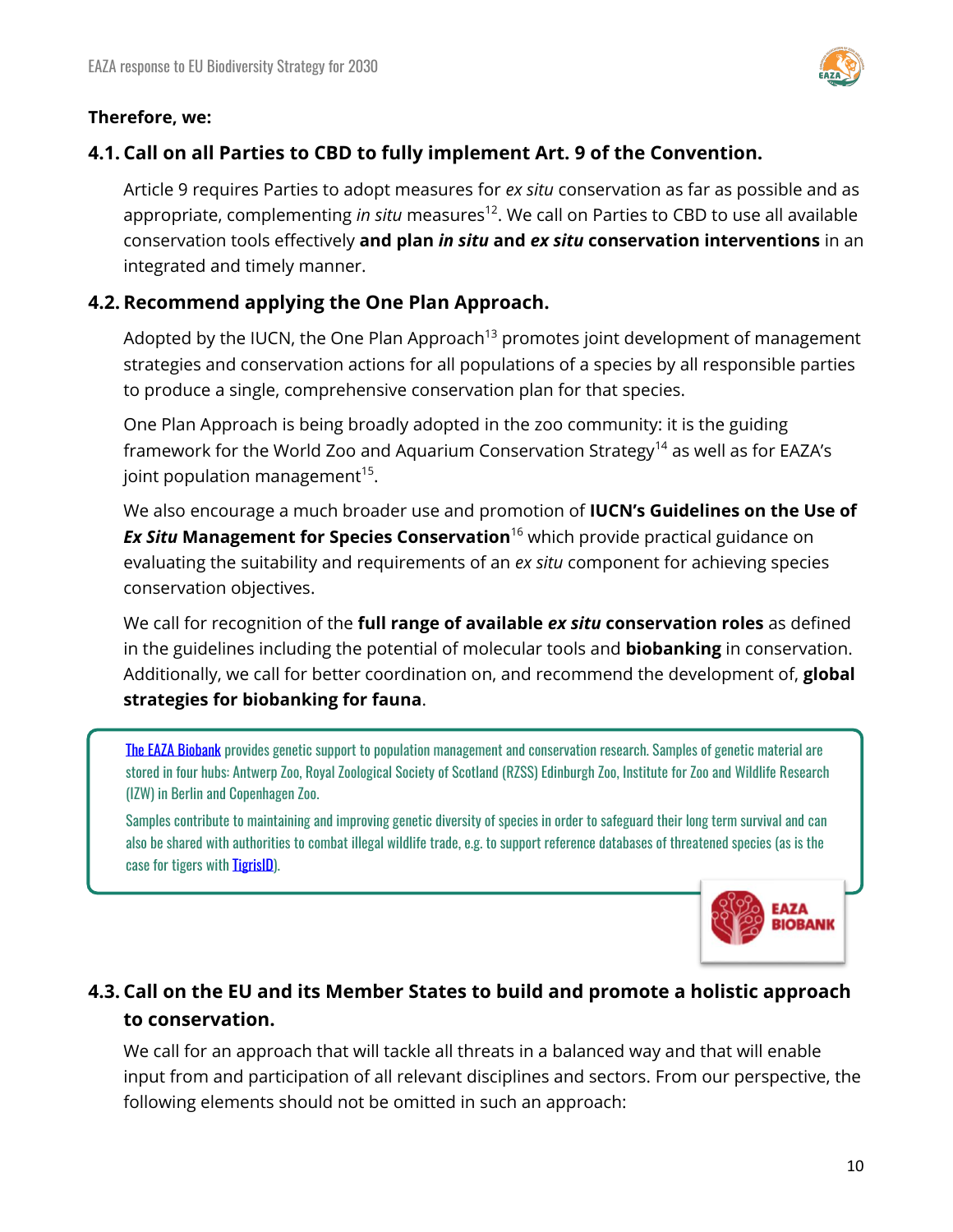

- involving **experts from the** *ex situ* **community** in species conservation planning and implementation,
- **assessment of** *ex situ* **needs** for species conservation,
- linking *ex situ* **actions** to such needs,
- incorporating **genetic diversity** into conservation planning and action.

### <span id="page-10-0"></span>5. ENSURE THAT BIODIVERSITY IS ONLY USED SUSTAINABLY AND LEGALLY

**EAZA and its Member zoos and aquariums are committed to the fight against illegal and unsustainable wildlife trade and use.** Besides supporting anti-trafficking projects all over the world, educating the public and carrying out joint campaigns (see box below), many EAZA Members cooperate with their CITES authorities by providing emergency care to thousands of confiscated animals each year.

Building on the above, EAZA has been increasing its engagement as an observer organisation in CITES and as a stakeholder in EU wildlife trade policy.

#### Examples of trade-related EAZA Conservation Campaigns:





Bushmeat Campaign (2000-2001) in partnership with IFAW, gathered 1.9 million signatures on a petition on the protection of threatened species from unlawful hunting and trade – one of the biggest [petitions](https://www.europarl.europa.eu/sides/getDoc.do?type=REPORT&reference=A5-2003-0355&language=EN) ever submitted to the European Parliament.

Silent Forest Campaign (2018-2019) focusing on Asian songbird crisis in partnership with BirdLife International, TRAFFIC and IUCN Asian Songbird Trade Specialist Group.

**Which Fish? Campaign** (2020-2021), together with European Association for Aquatic Mammals and European Union of Aquarium Curators, with a focus on sustainable use of aquatic resources.

**We also strive to lead by example.** EAZA Ex Situ Programmes (EEP) are entirely **noncommercial** and the selling of EEP animals is not permitted. EAZA Members also implement the World Zoo and Aquarium Conservation Strategy<sup>17</sup> which restricts obtaining animals from the wild only to a minimum of special cases with clear conservation objectives. Moreover, EAZA Members record and trace animal data by using the professional ZIMS (Zoological Information Management System) database hosted by Species360.

**Welcoming the Commission's declaration to continue cracking down on illegal wildlife trade through the Strategy for 2030, we encourage the Member States to endorse and further strengthen these efforts.**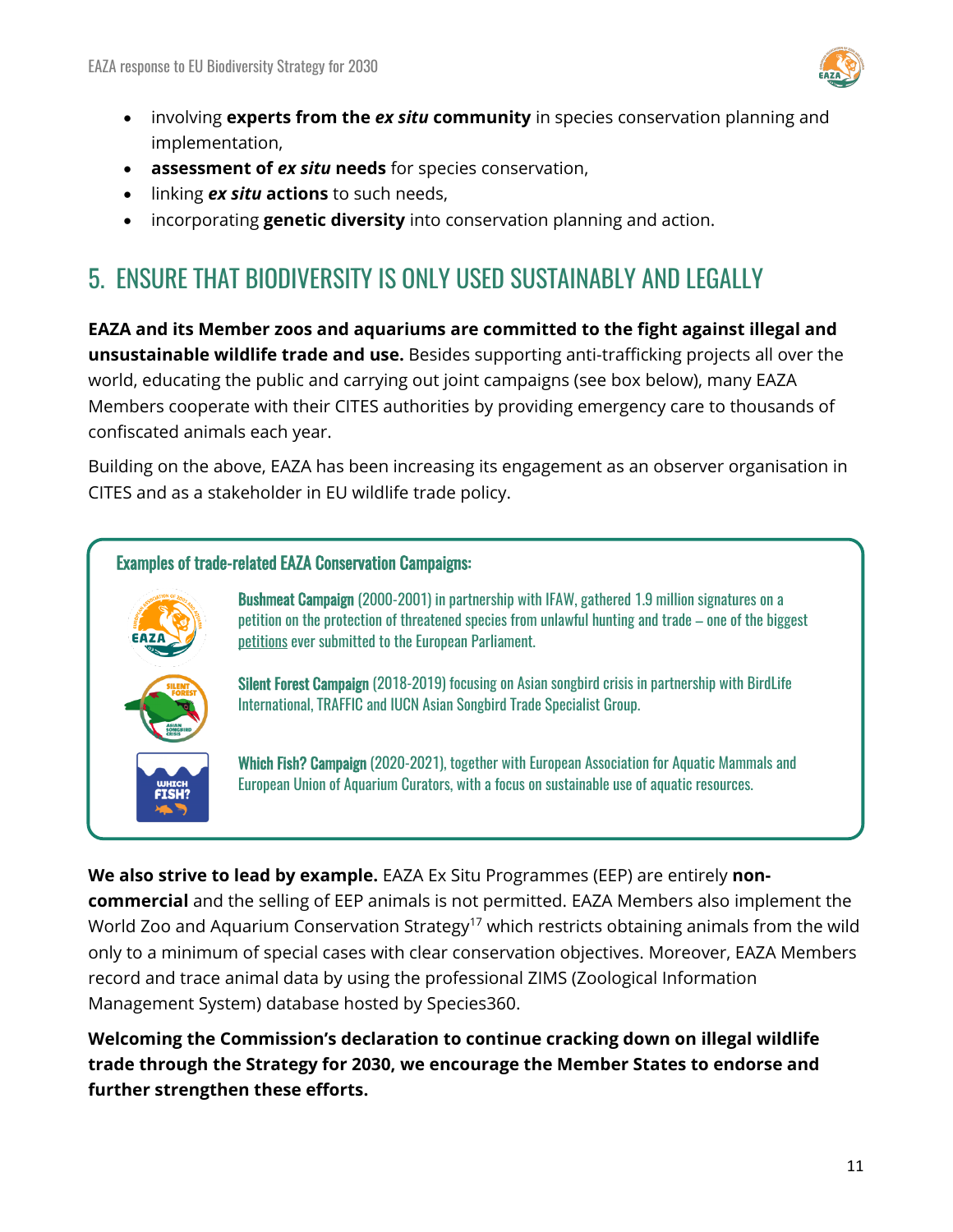

#### **Specifically, we would like to:**

#### **5.1. Call for ensuring that wildlife trade and use are sustainable and legal.**

We call for more **synergies between all relevant tools** that national governments and other stakeholders have at their disposal, including multilateral environmental agreements, especially **CBD, CITES and CMS**.

#### **5.2. Encourage the EU to lead by example, through:**

- **revising the EU Action Plan against Wildlife Trafficking** by 2021 as announced and rolling out a robustly funded successor to the Action Plan that will be fully integrated within the EU Biodiversity Strategy;
- fully enforcing **wildlife crime penalties** adequately reflecting the scale and impact of the crime;
- further **increasing synergies** between relevant EU policies, especially on nature, development cooperation, trade and security;
- stepping up the efforts to **close the domestic EU ivory markets**.
- With regard to recent exposures of trafficking networks for **products originating from tigers** bred in Europe, we call on the EU Member States to ensure that the *ex situ* tiger population in human care within Europe serves non-commercial purposes such as research, education and conservation breeding, as exemplified by the EAZA Ex situ Programmes<sup>18</sup>.

### **5.3. Welcome the pledge to ensure that EU policies, including trade agreements, do not contribute to biodiversity loss,**

nor to a weakening of environmental policies in- or outside the EU. We commend the EU's readiness to liaise with its trade partner countries to help them transition to biodiversityfriendly trade.

Similarly, we welcome the declaration to minimise EU's role in **imported deforestation.** We encourage the EU to promote an international system of sustainable and certified agricultural production to eliminate imported deforestation worldwide.

### **5.4. Applaud the commitment to One Health Approach.**

We welcome the Commission's commitment to One Health Approach, which recognizes the intrinsic connection between human, animal and ecosystem health, as called for in the previous CBD CoP<sup>19</sup>.

Whilst the origin and pathways of **SARS-CoV-2** remain to be verified, this pandemic is a reminder that wildlife trade, too, must be considered not only for its long-studied effect on species, ecosystems and livelihoods, but also for its **potential to spread zoonotic diseases**.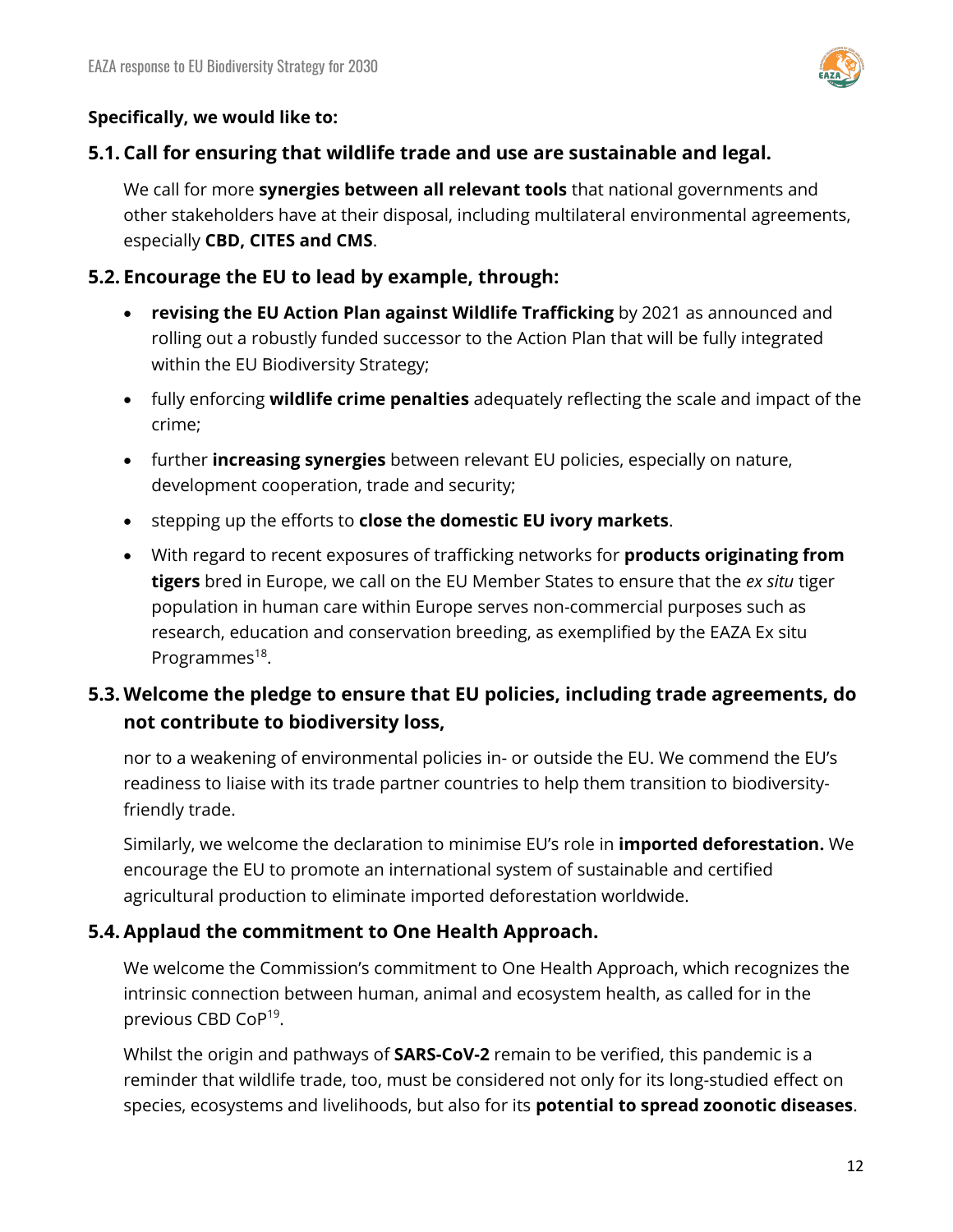

To this end, we welcome the United Nations Environment Programme's (UNEP) recent **pledge to design a zoonotic risk-and-response programme<sup>20</sup> to help countries reduce the threats and map the health risks** of unregulated wildlife trade, habitat fragmentation and biodiversity loss. We encourage the EU to support the establishment and implementation of this programme.

Our partner: European Association of Zoo and Wildlife Veterinarians

Founded over many years of collaboration, a close partnership links EAZA and the European Association of Zoo and Wildlife Veterinarians (**EAZWV**). We work together to improve wildlife health both in free-living and ex-situ populations, through capacity building, training and research. We also share the veterinary expertise from our sector with country authorities and the EU institutions.

### CONCLUDING

**EAZA has recently adopted its new vision:** *Progressive zoos and aquariums saving species together with you.* It will guide our work in the upcoming strategic periods, starting with the period 2021-2025. 'Together with you' reflects our determination to increase our conservation impact through intensified partnerships: with the visitors of our Member zoos and aquariums, with public authorities and with likeminded organisations on all levels, from municipal to global.

With two thirds of EAZA Members based in the European Union, the EU Biodiversity Strategy is an important reference framework for the partnerships we form and join. We look forward to seeking synergies between the EAZA Strategy and that of the EU and to contributing to our shared objective of leaving planet Earth, our only home, in a better and more resilient state for the next generations.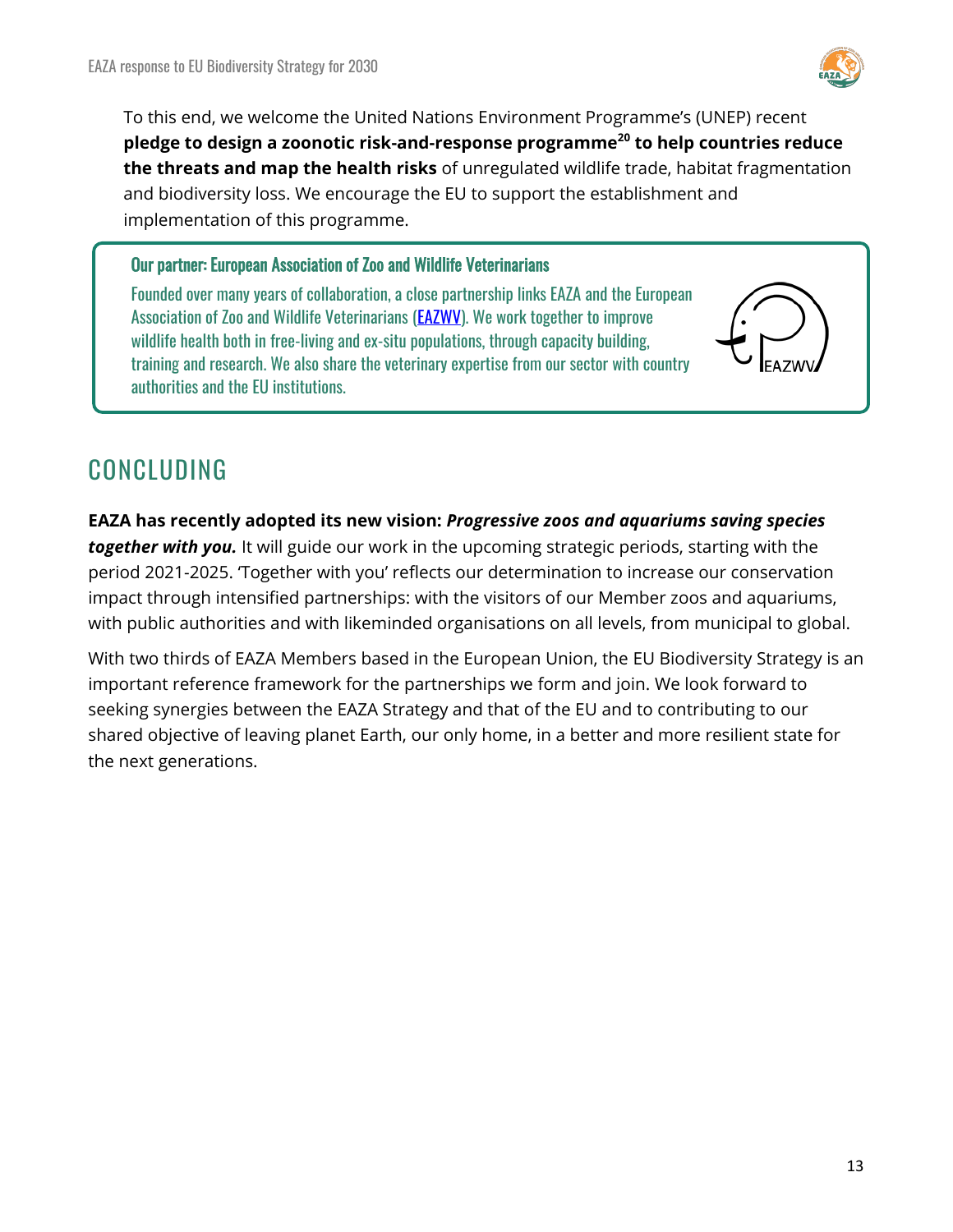

### ABOUT EAZA

**Established in 1992, EAZA is world's largest regional zoo and aquarium association, with over 400 Member institutions** (341 zoos and aquariums, 13 national and sub-regional zoo associations, other affiliated organisations) **in 48 countries, including in 25 EU Member States.** 

EAZA facilitates cooperation within the European and Western Asian zoo and aquarium community towards the goals of education, research and conservation, centred around the animals in our Members' care. Membership in EAZA is based on strict accreditation requirements and binding Standards.

With 140 million visits made to EAZA Members each year, we are uniquely placed to inspire the public to learn about and contribute to biodiversity conservation. Teams of experts from EAZA Member institutions work together in 40+ Taxon Advisory Groups (TAGs), overseeing the EAZA Ex situ Programmes (EEPs) for some 400 primarily threatened species which are guided by the One Plan Approach. EAZA works closely together with the IUCN SSC Conservation Planning Specialist Group, taxon-specific IUCN SSC Specialist Groups and other conservation partners.

EAZA's high standards and good practices have been recognized in the text of the EU Zoos Directive (1999/22/EC) which aims to raise zoos' conservation impact, as well as in the [Zoos](https://ec.europa.eu/environment/nature/legislation/zoos/index_en.htm)  [Directive Good Practices Document](https://ec.europa.eu/environment/nature/legislation/zoos/index_en.htm) which guides the implementation of the Directive. We see this recognition as a duty for EAZA to support the EU – and other countries in which our Members are based – in creating the right policy conditions for making full use of the potential of progressive zoos and aquariums. We do so, among others, by sharing and promoting EAZA's openly available **Standards and Guidelines**.

*EAZA is a member of the World Association of Zoos and Aquariums [\(WAZA\)](https://www.waza.org/) and the International Union for Conservation of Nature [\(IUCN\)](https://www.iucn.org/).*